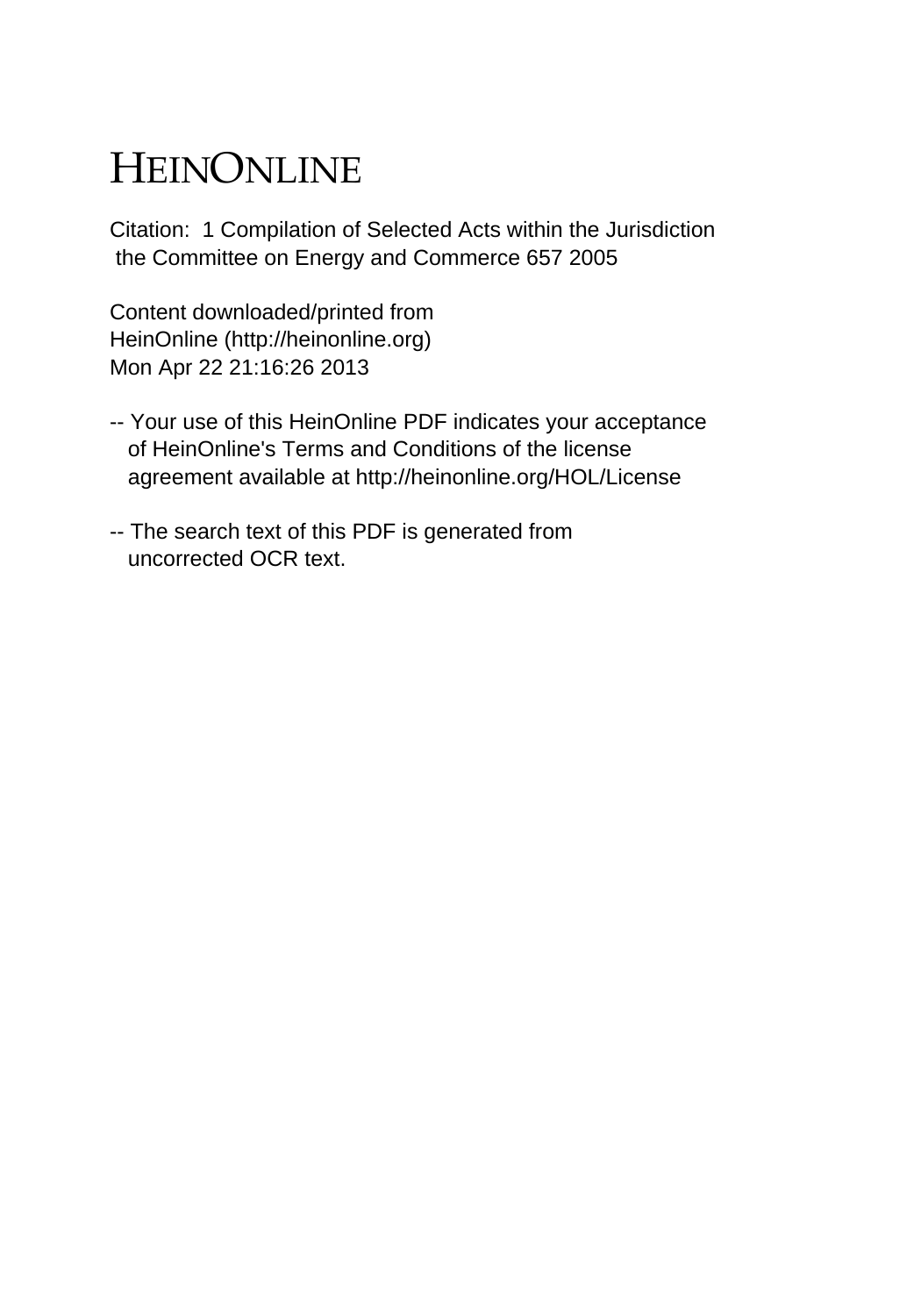### **FEDERAL COMMUNICATIONS COMMISSION AUTHORIZATION ACT OF 19881**

**\* \* \* \* \* \* \***

#### OLDER AMERICANS PROGRAM

SEC. 6. [47 U.S.C. 154 note] (a) During fiscal years 1992 and 1993, the Federal Communications Commission is authorized to make grants to, or enter into cooperative agreements with, private nonprofit organizations designated by the Secretary of Labor under title V of the Older Americans Act of 1965 (42 U.S.C. 3056 et seq) to utilize the talents of older Americans in programs authorized by other provisions of law administered by the Commission (and consistent with such provisions of law) in providing technical and administrative assistance for projects related to the implementation, promotion, or enforcement of the regulations of the Commission.

(b) Prior to awarding any grant or entering into any agreement under subsection (a), the Office of the Managing Director of the Commission shall certify to the Commission that such grant or agreement will not-

**(1)** result in the displacement of individuals currently employed by the Commission;

(2) result in the employment of any individual when any other individual is on layoff status from the same or a substantially equivalent job within the jurisdiction of the Commission; or

**'** (3) affect existing contracts for services.

(c) Participants in any program under a grant or cooperative agreement pursuant to this section shall-

**(1)** execute a signed statement with the Commission in which such participants certify that they will adhere to the standards of conduct prescribed for regular employees of the Commission, as set forth in part 19 of title 47, Code of Federal Regulations; and

(2) execute a confidential statement of employment and financial interest (Federal Communications Commission Form A-54) prior to commencement of work under the program.

Failure to comply with the terms of the signed statement described in pargraph (1) shall result in termination of the individual under the grant or agreement.

(d) Nothing in this section shall be construed to permit employment of any such participant in any decisionmaking or policymaking position.

(e) Grants or agreements under this section shall be subject to prior appropriation Acts.

IPublic Law 100-594, 102 Stat. 3021, approved Nov. 3, 1988.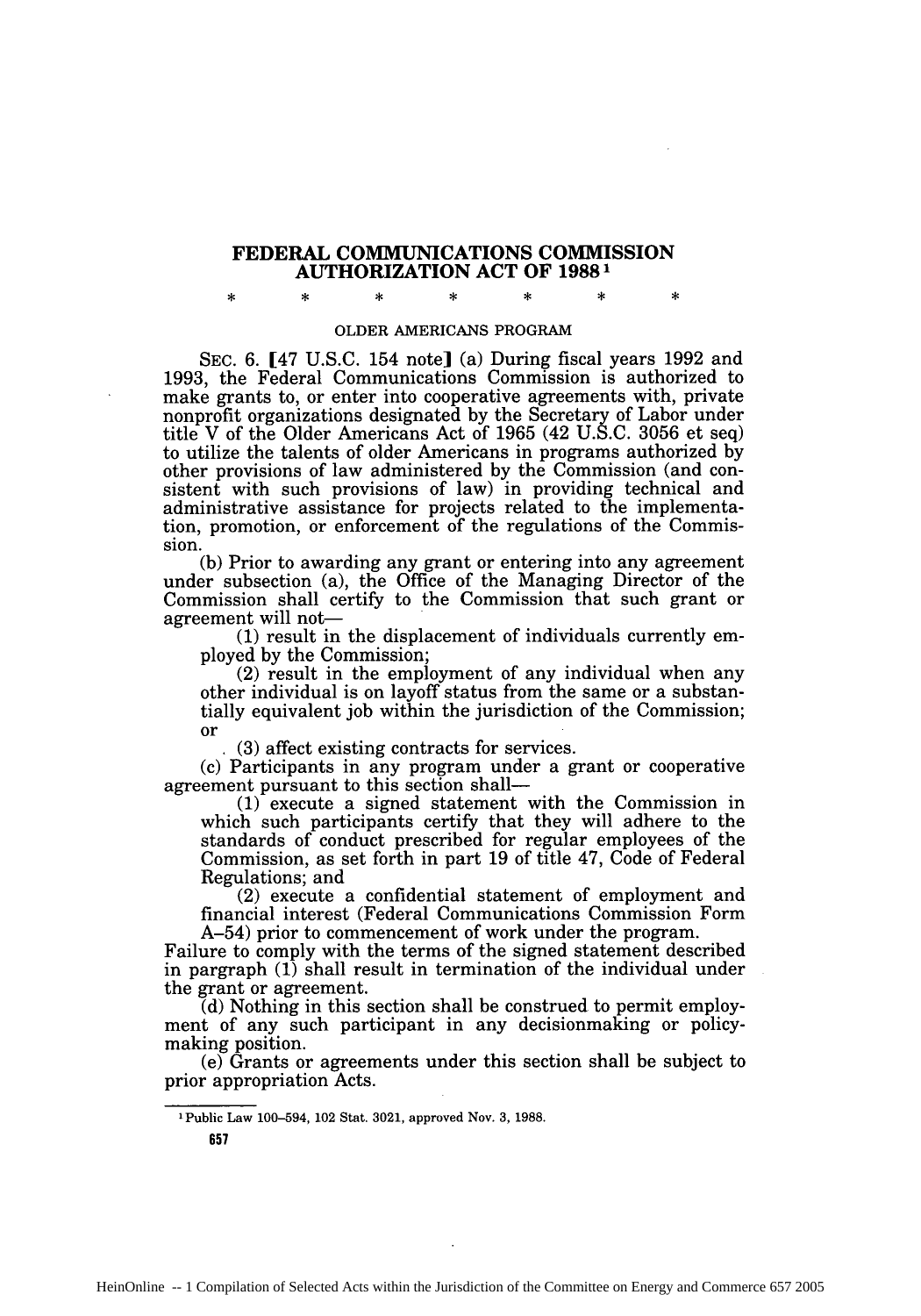#### CONGRESSIONAL COMMUNICATIONS

SEC. 7. (a) The prohibition in section 1.1203(a) of title 47, Code of Federal Regulations, shall not apply to any of the types of presentations listed in section 1.1204(b) of such title nor to any presentation made by a member or officer of Congress, or a staff person of any such member or officer, acting in his or her official capacity, in-

**(1)** any non-restricted proceeding under section 1.1206(b) of such title;

(2) any exempt proceeding under section 1.1204(a)(2) of such title not involving the allotment of a channel in the radio broadcast or television broadcast services; or

(3) any exempt proceeding under section 1.1204 (a)(4) through  $(a)(6)$  of such title.

(b) Each reference in subsection (a) of this section to a provision of title 47, Code of Federal Regulations, applies to such provision as in effect on the date of enactment of this Act. No subsequent amendment of the rules or regulations in such title shall have the effect of prohibiting any presentation of the kind that would be permitted under subsection (a) of this section on the date of enactment of this Act.

 $\ast$ 

#### HAWAII MONITORING STATION

SEC. 9. [47 U.S.C. 154 note] (a) The Federal Communications Commission is authorized to expend such funds as may be required in fiscal years 1991, 1992, 1993, and 1994, out of its appropriations for such fiscal years, to relocate within the State of Hawaii the Hawaii Monitoring Station presently located in Honolulu (Waipahu), including all necessary expenses for-

**(1)** acquisition of real property;

(2) options to purchase real property;

(3) architectural and engineering services;

(4) construction of a facility at the new location;

(5) transportation of equipment and personnel;

(6) lease-back or real property and related personal property at the present location of the Monitoring Station pending acquisition of real property and construction of a facility at a new location; and

(7) the re-establishment, if warranted by the circumstances, of a downtown office to serve the residents of Honolulu.

(b) The Federal Communications Commission shall declare as surplus property, for disposition by the General Services Administration, the real property (including the structures and fixtures) and related personal property which are at the present location of the Hawaii Monitoring Station and which will not be relocated. Notwithstanding sections 203 and 204 of the Federal Property and Administrative Services Act of 1949 (40 U.S.C. 484 and 485), the General Services Administration shall sell such real and related personal property on an expedited basis, including provisions for leaseback as required, and shall reimburse the Commission from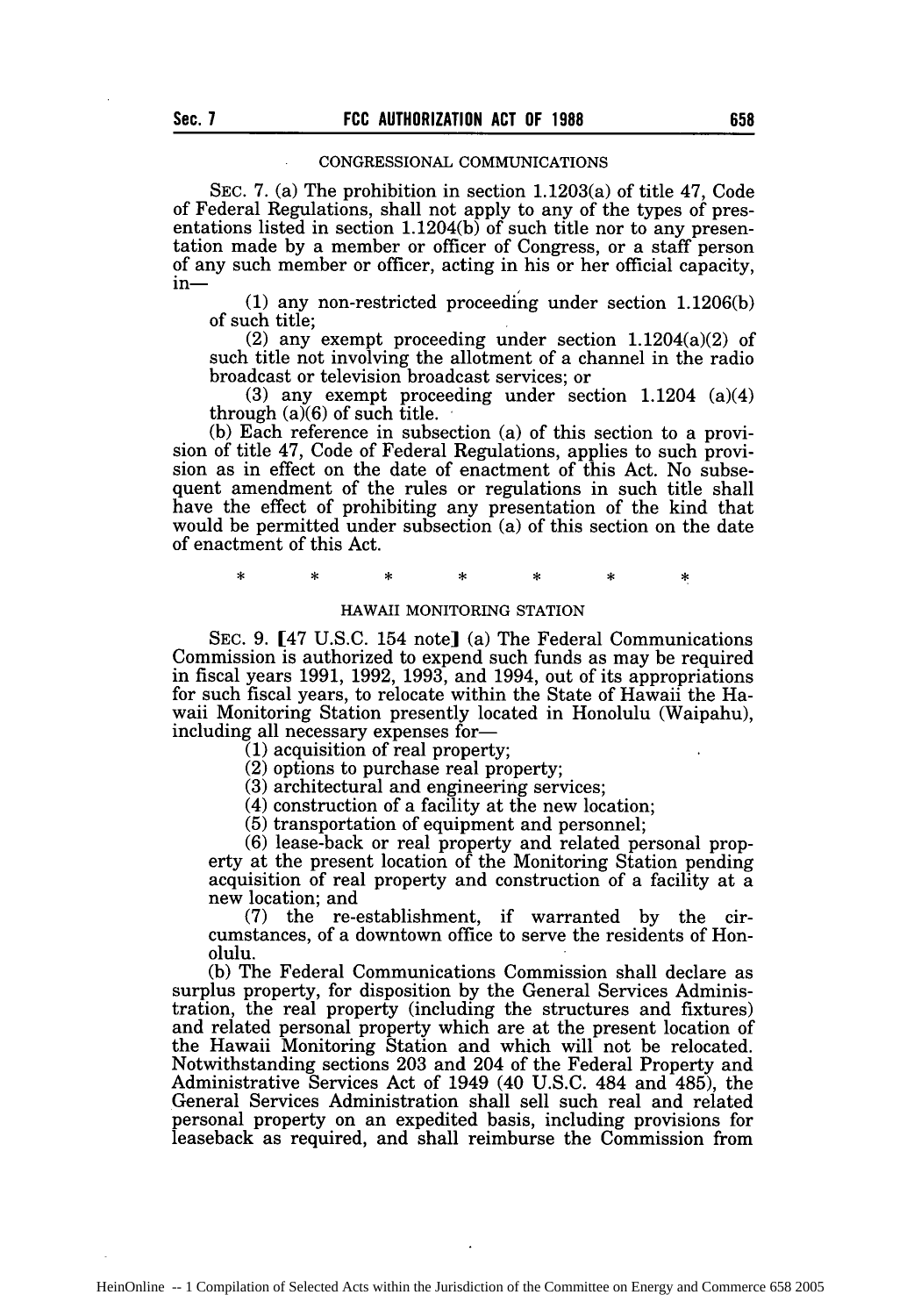the net proceeds of the sale for all of the expenditures of the Commission associated with such relocation of the Monitoring Station. Any such reimbursed funds received by the Commission shall remain available until expended.

(c) The net proceeds of the sale of such real and related property, less any funds reimbursed to the Federal Communications Commission pursuant to subsection (b), and less normal and reasonable charges by the General Services Administration for costs associated with such sale, shall be deposited in the general funds of the Treasury.

(d) The Hawaii Monitoring Station shall continue its full operations at its present location until a new facility has been built and is fully operational at a new location.

(e) The Federal Communications Commission and the General Services Administration shall not take any action under this section committing any funds disposing of any property in connection with the relocation of the Hawaii Monitoring Station until-

**(1)** The Chairman of the Commission and the Administrator of General Services have jointly prepared and submitted, to the Committee on Appropriations, the Committee on Commerce, Science, and Transportation, and the Committee on Governmental Affairs of the Senate, and the Committee on Appropriations, the Committee on Energy and Commerce and the Committee on Government Operations of the House of Representatives, a letter or other document setting forth in detail the plan and procedures for such relocation which will reasonably carry out, in an expeditious manner, the provisions of this section but will not disrupt or defer any programs or regulatory activities of the Commission or adversely affect any employee of the Commission (other than those at the Monitoring Station who may be required to transfer to another location) through the use of appropriations for the Commission, in fiscal years 1989 and 1990; and

(2) at least 30 calendar days have passed since the receipt of such document by such committees.

#### SENSE OF CONGRESS

SEC. 10. (a) The Congress finds that-

**(1)** more than four hundred and thirty-five thousand four hundred radio amateurs in the United States are licensed by the Federal Communications Commission upon examination in radio regulations, technical principles, and the international Morse code;

(2) by international treaty and the Federal Communications Commission regulation, the amateur is authorized to operate his or her station in a radio service of intercommunications and technical investigations solely with a personal aim and without pecuniary interest;

(3) among the basic purposes for the Amateur Radio Service is the provision of voluntary, noncommencial radio service, particularly emergency communications; and

(4) volunteer amateur radio emergency communications services have consistently and reliably been provided before,

HeinOnline -- 1 Compilation of Selected Acts within the Jurisdiction of the Committee on Energy and Commerce 659 2005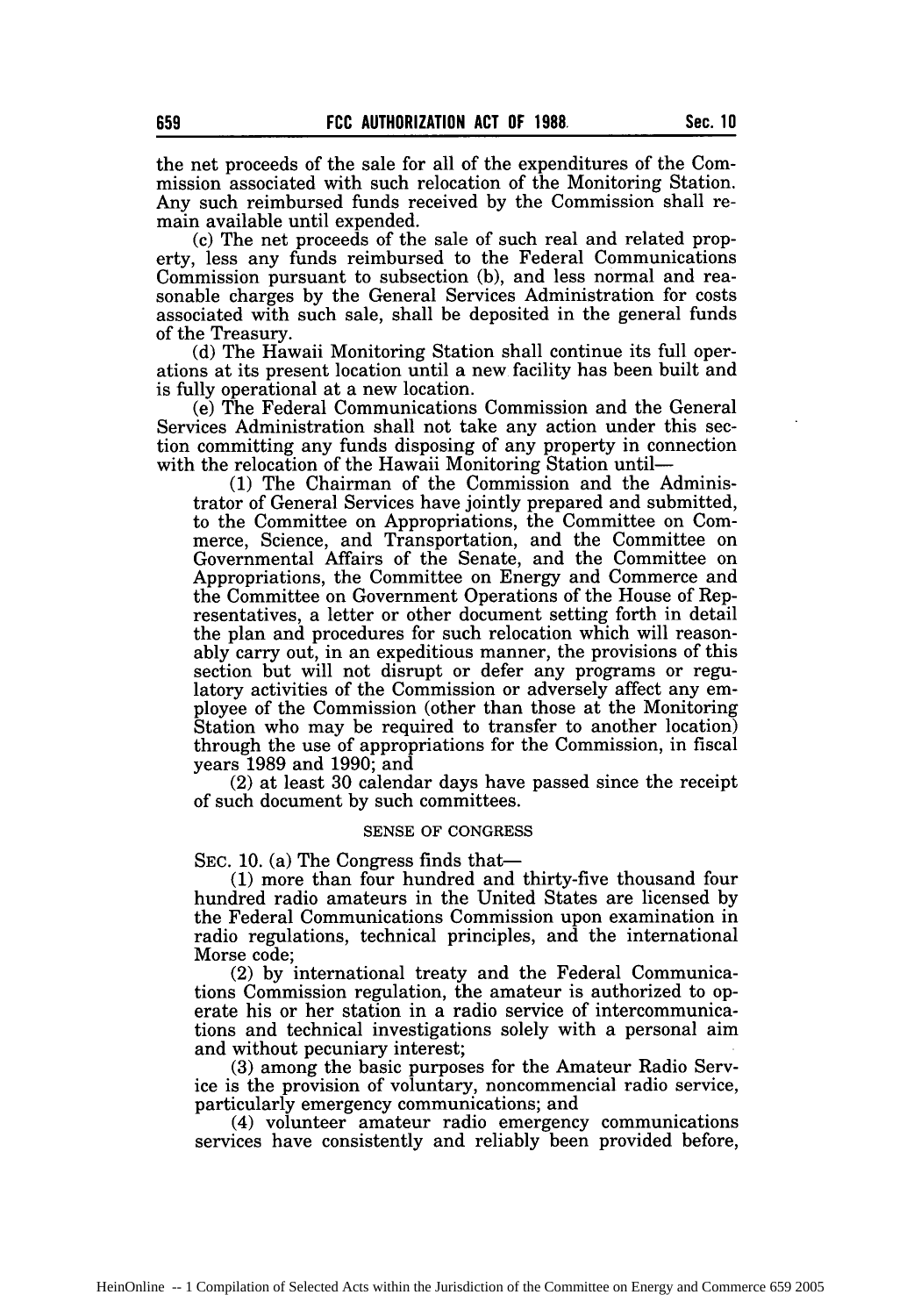during, and after floods, tornadoes, forest fires, earthquakes, blizzards, train wrecks, chemical spills, and other disasters. (b) It is the sense of the Congress that-

**(1)** it strongly encourages and supports the Amateur Radio Service and its emergency communications efforts; and

(2) Government agencies shall take into account the valuable contributions made by amateur radio operators when considering actions affecting the Amateur Radio Service.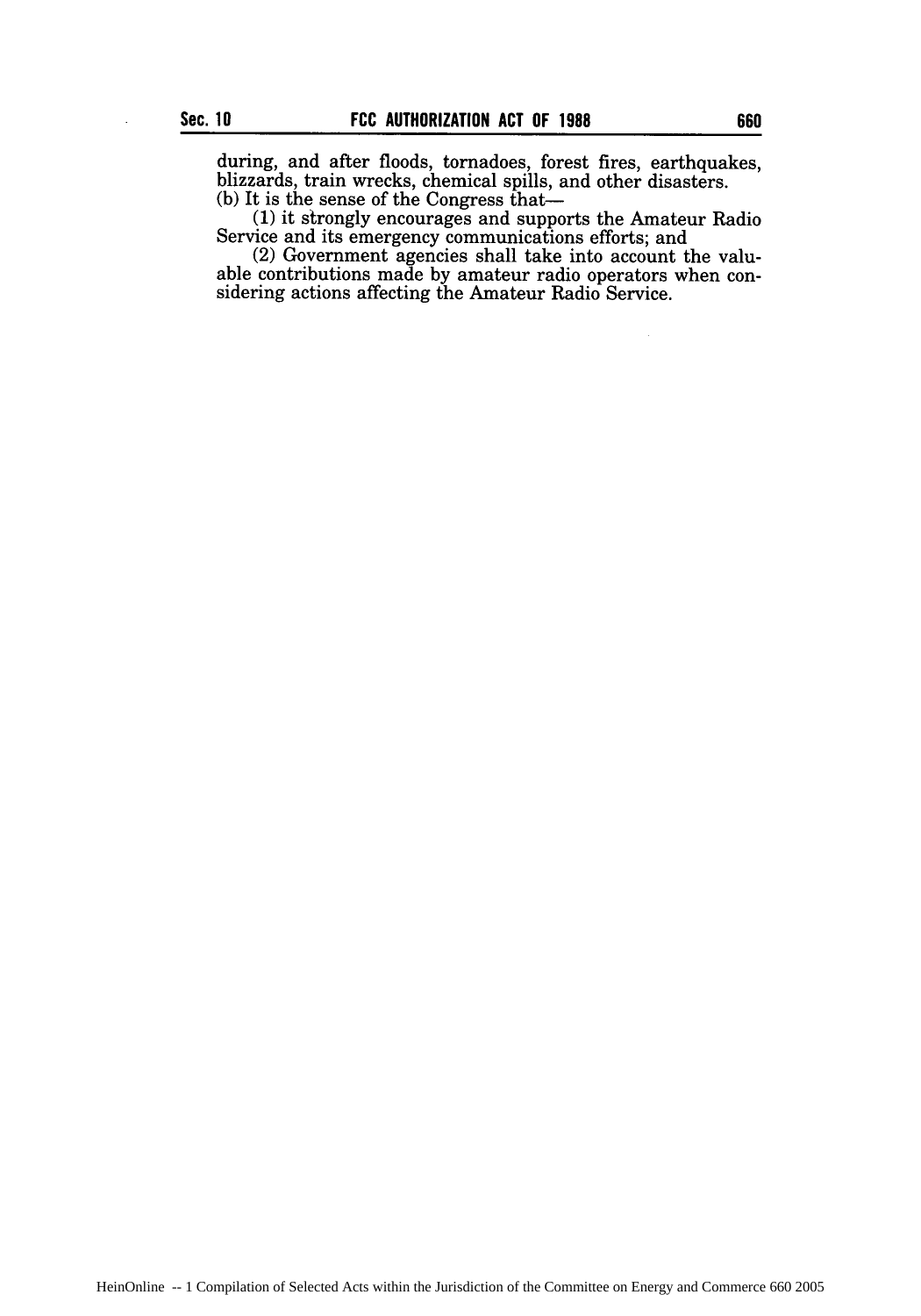## SELECTED PROVISIONS FROM THE UNITED STATES CODE

<u>este al control de la control de la control de la control de la control de la con</u>

L,

661

<u> 1980 - Johann Harry Harry Harry Harry Harry Harry Harry Harry Harry Harry Harry Harry Harry Harry Harry Harry</u>

<u> 1989 - Andrea Station, Amerikaansk politiker (d. 1989)</u>

 $\equiv$ 

 $=$